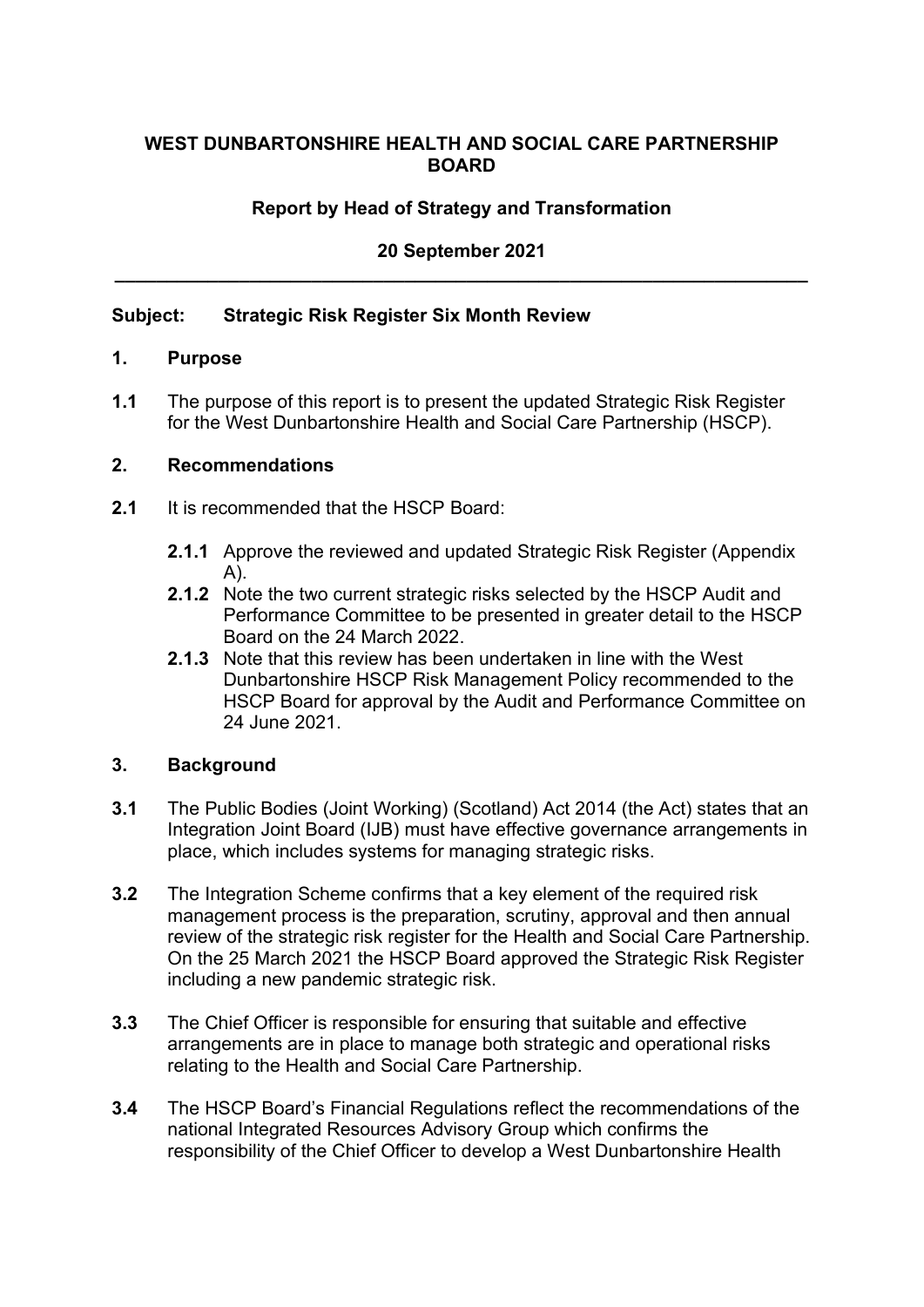and Social are Partnership Risk Management policy and strategy. This policy and strategy was approved by the HSCP Board at its August 2015 meeting and internally reviewed in November 2017. A review of the Risk Management Policy and Strategy was presented to the HSCP Audit and Performance Committee on 24 June 2021 where it was recommended to the HSCP Board for approval. Final HSCP Board approval is sought via a separate report with will be presented to the HSCP Board on the 20 September 2021.

### **4. Main Issues**

- **4.1** Risk Management is about the culture, processes and structures that are directed towards realising potential opportunities whilst managing adverse effects. It is pro-active in understanding risk and uncertainty, it learns and builds upon existing good practice and is a continually evolving process that has an important role in ensuring that beneficial and defensible decisions are made.
- **4.2** The attached Strategic Risk Register (Appendix A) has been prepared in accordance with the Risk Management Policy and Strategy, recommended by the HSCP Audit and Performance Committee for HSCP Board approval on the 24 June 2021. Similarly, in accordance with that Policy and Strategy, standard procedures are applied across all areas of activity within the Health and Social Care Partnership in order to achieve consistent and effective implementation of good risk management.
- **4.3** Strategic risks represent the potential for the HSCP Board to achieve (opportunity) or fail to meet (threat) its desired outcomes and objectives as set out within the Strategic Plan, and typically these risks require strategic leadership in the development of activities and application of controls to manage the risk. These are distinct from operational risks, which represent the potential for impact (opportunity or threat) within or arising from the activities of an individual service area or team operating within the scope of the Health and Social Care Partnership's activities.
- **4.4** The Chief Officer has responsibility for managing operational risks as those are more 'front-line' in nature and the development of activities and controls to respond to these risks can be led by local managers and team leaders. Operational risk registers are maintained by Heads of Service on behalf of the Chief Officer; and are the "building blocks" for the Strategic Risk Register.
- **4.5** Where a number of operational risks impact across multiple service areas or, because of interdependencies, require more strategic leadership, then these can be proposed for escalation to 'strategic risk' status for the HSCP Board.
- **4.6** The mitigating actions for the strategic risks have been updated to reflect Covid-19 response, recovery and rebuild. A new risk of pandemic has been included reflecting Covid-19 response and impact. All other risks within the Strategic Risk register have been further strengthened through additional mitigating actions.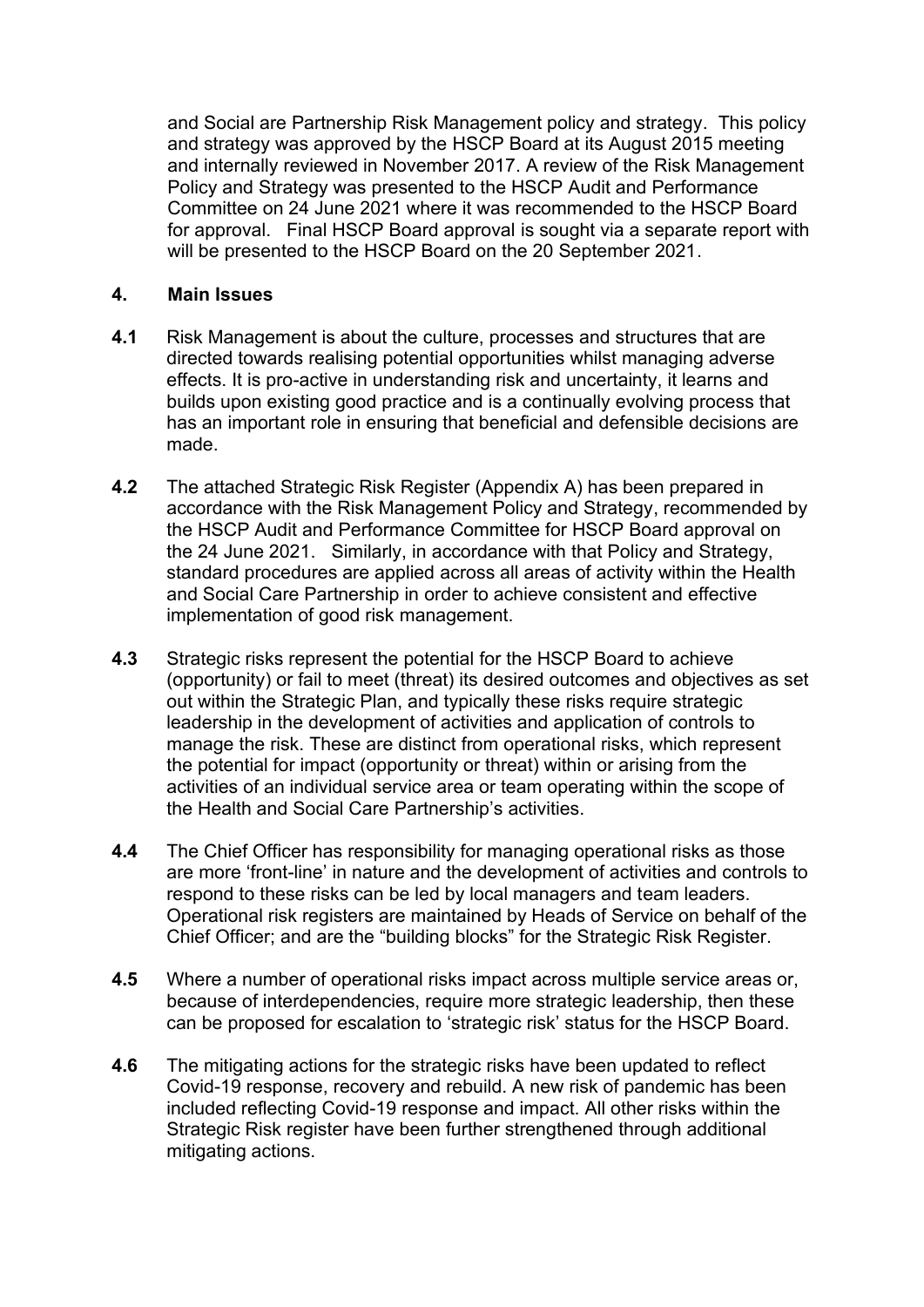**4.7** At their meeting of 16 September 2021, the HSCP Audit and Performance Committee will be asked to select two current strategic risks to be presented in greater detail to the HSCP Board on the 24 March 2022. The Board will receive a verbal update on the agreed risks upon presentation of this report.

# **5. Options Appraisal**

**5.1** Not required for this report.

# **6. People Implications**

- **6.1** Key people implications associated with the identified strategic risks are addressed within the mitigating actions of the Strategic Risk Register.
- **6.2** The Risk Management Policy and supporting strategy affirms that risk management needs to be integrated into daily activities, with everyone involved in identifying current and potential risks where they work.
- **6.3** Individuals have a responsibility to make every effort to be aware of situations, which place them, or others at risk, report identified hazards and implement safe working practices developed within their service areas

#### **7. Financial and Procurement Implications**

- **7.1** Key financial implications associated with the identified strategic risks are addressed within the mitigating actions of the Strategic Risk Register.
- **7.2** The Risk Management Policy and supporting strategy affirms that financial decisions in respect of these risk management arrangements rest with the Chief Financial Officer.

### **8. Risk Analysis**

- **8.1** Failure to comply with the legislative requirement in respect of risk management would place the HSCP Board in breach of its statutory duties.
- **8.2** The HSCP Audit and Performance Committee reviewed, scrutinised and approved the Strategic Risk Register on the 25 February 2021. This 6 month update will again be reviewed by the HSCP Audit and Performance Committee at their meeting of 16 September 2021. The HSCP Board will receive a verbal update on the agreed actions from that meeting upon presentation of this report.
- **8.3** The Chief Officer and Strategic Management Team reviewed the Strategic Risk Register on the 1 September 2021, presented this to the HSCP Audit and Performance Committee for further scrutiny on 16 September 2021 and now seek final approval from the HSCP Board.